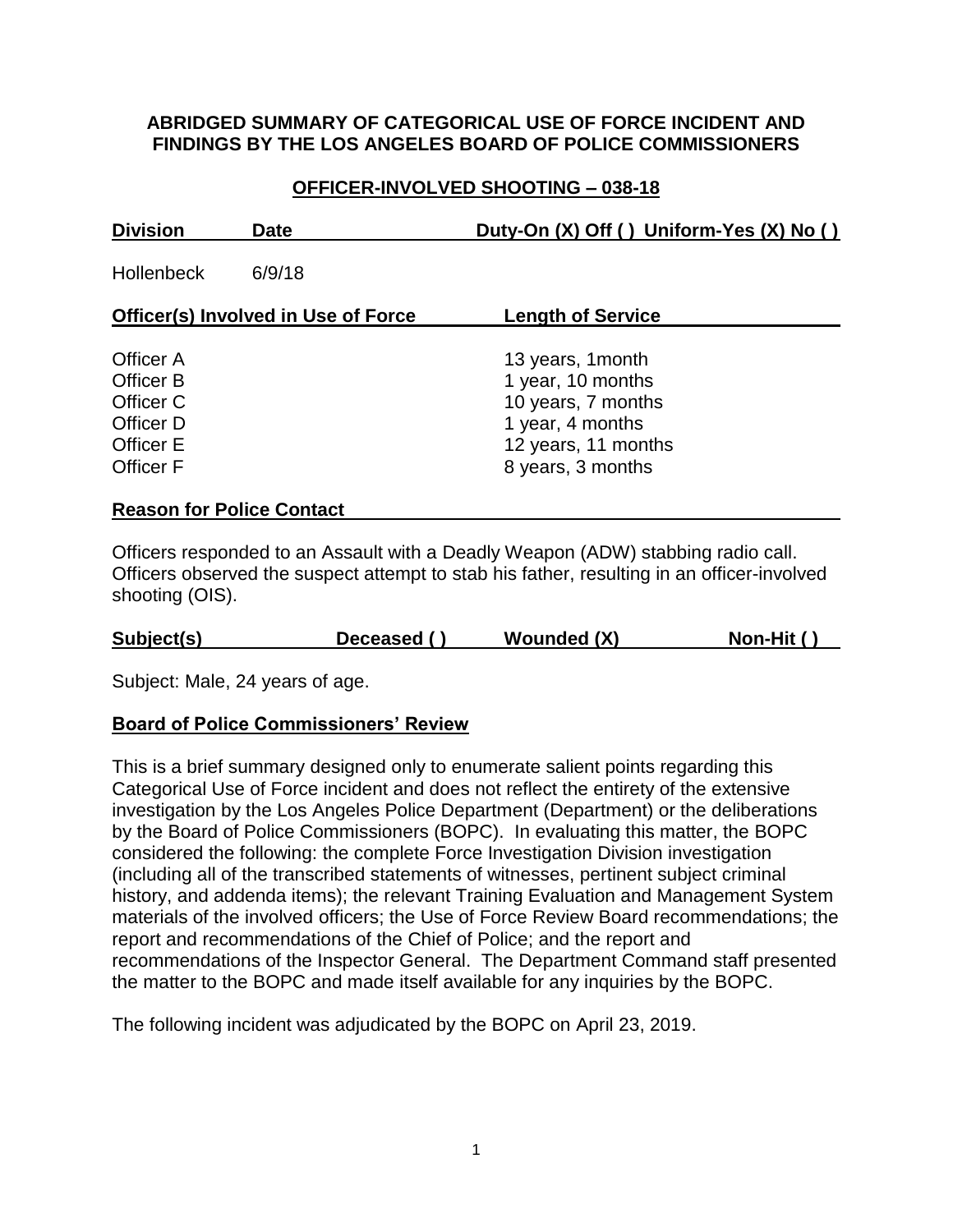#### **Incident Summary**

Officers A and B heard CD (Communications Division) broadcast a "man with a knife, ADW" call. They requested CD to assign the radio call to them. Although it was a Code Three radio call, they responded Code Two due to their close proximity to the location.

This was Officers A and B's first day working together. According to Officer A, at the officers' start of watch, he/she told Officer B that he/she would be contact for radio calls and that Officer B would act as the cover officer. After receiving the call regarding this incident, Officer A advised Officer B that the subject was there now, that they would make sure the subject was unarmed and take him into custody as soon as possible. In addition, Officer B stated that they had discussed traffic stops, remaining cognizant of their location, and determined who would be responsible for placing them Code Six.

CD subsequently broadcast a "shooting just occurred" call at the same location. However, there was no evidence a shooting occurred at this location prior to the arrival of the officers.

Officer A broadcast on the radio that he/she and his/her partner had arrived at the location (Code Six). Officer A and his/her partner were immediately approached by an unidentified male who advised them that a stabbing had occurred, and that the victim had been taken to the hospital.

According to Officer A, this individual pointed out blood on the concrete. As Officer A walked up the driveway, he/she observed Officers C and D arrive on scene. They had heard the radio call broadcast and responded to assist.

It was apparent, due to food, stereos, and decorations, that a party had occurred in the driveway, but was over at the time of the officers' arrival.

Officer A directed Officers C and D to deploy a beanbag shotgun. Officer D adhered to the request and obtained his/her beanbag shotgun.

The unidentified individual led Officers A and B to one side of the complex where there was a walkway that led to an apartment, where he indicated the Subject and Victim A were last seen entering with the Subject, who was in possession of a knife.

According to Officer A, he/she and Officer B waited for Officers C and D to accompany them with the beanbag shotgun before they proceeded down the walkway. The unidentified individual then provided them with the Subject's name and physical descriptors.

Officers E, F, and G arrived on-scene. Officer G's partner deployed his/her rifle and assumed a position in the driveway area to cover the windows.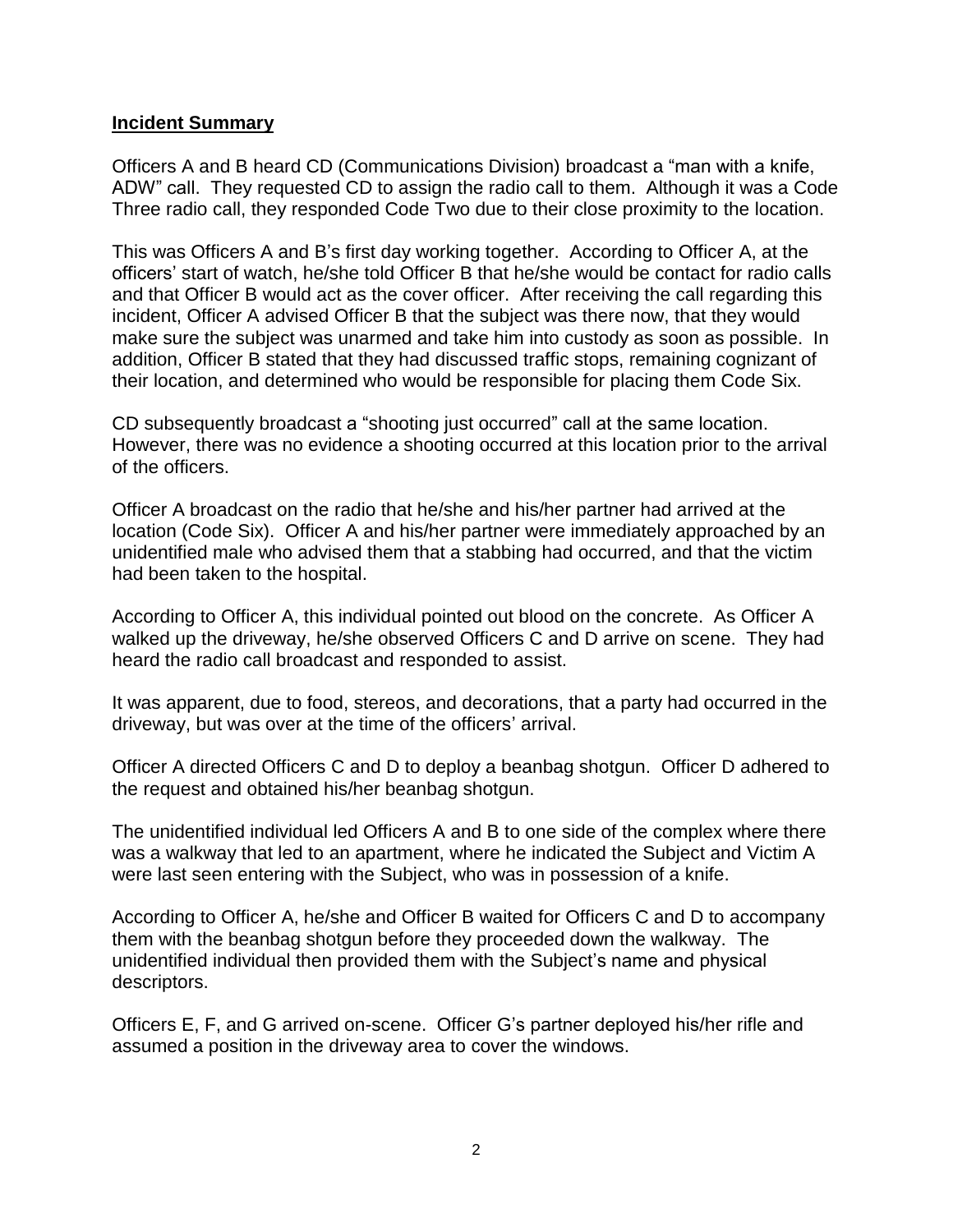The walkway that led to the front door was very narrow with assorted debris cluttering it. Thus, the officers approached in a single-file line.

The exterior steel security gate of the residence where the Subject was located was closed; however, the interior front door was open, affording Officer A a partiallyobstructed view into the residence. Officer A attempted to open the security door, but it was locked. According to Officer A, he could see the Subject in possession of a knife and engaged in a physical struggle with Victim A.

Officer A immediately began to give verbal commands, instructing the Subject to open the door and come out with his hands up, while also identifying him/herself as a Los Angeles Police Officer. There was no response other than an indiscernible comment that can be heard on Officer A's BWV being made from inside the apartment.

Officer A broadcast a request for a unit to respond with breaching tools in case forced entry into the residence was required.

Officer A broadcast a back-up request for a "415 man with a knife," which prompted the response of additional units. Officer A continued to give commands to the Subject, ordering him several times to drop the knife. Officer A also communicated his/her observations to the other officers present that the Subject was armed with a knife and was fighting with another male (Victim A).

According to Officer A, the Subject was holding a knife with a four and a half-inch blade. Initially, Victim A and the Subject were in the hallway, between the kitchen and livingroom, engaged in a physical altercation. Officer A observed the Subject swing the knife more than once at Victim A.

Sergeant A broadcast he/she was responding from the station with the breaching tools.

Officer A continued to verbalize with the Subject and Victim A through the locked security gate, telling the Subject to "put the knife away" or "you will get shot," and requesting someone to "come to the door;" but obtained no compliance. Meanwhile, Officer A continued to communicate his/her observations to the other entry team members.

While the Subject and Victim A were still visible in the hallway, Officer A drew his/her service pistol. Officer A held his/her pistol in his/her right hand and pointed it towards the locked steel security gate with the belief he/she may need to shoot through the security gate. However, Officer A holstered his/her service pistol when the Subject and Victim A moved out of his/her view.

Officer A continued to yell, "Stop," and, "You're going to get shot." Officer A then observed Victim A suddenly cover his face with his hands, causing him to believe Victim A was injured, possibly from being struck or stabbed by the Subject.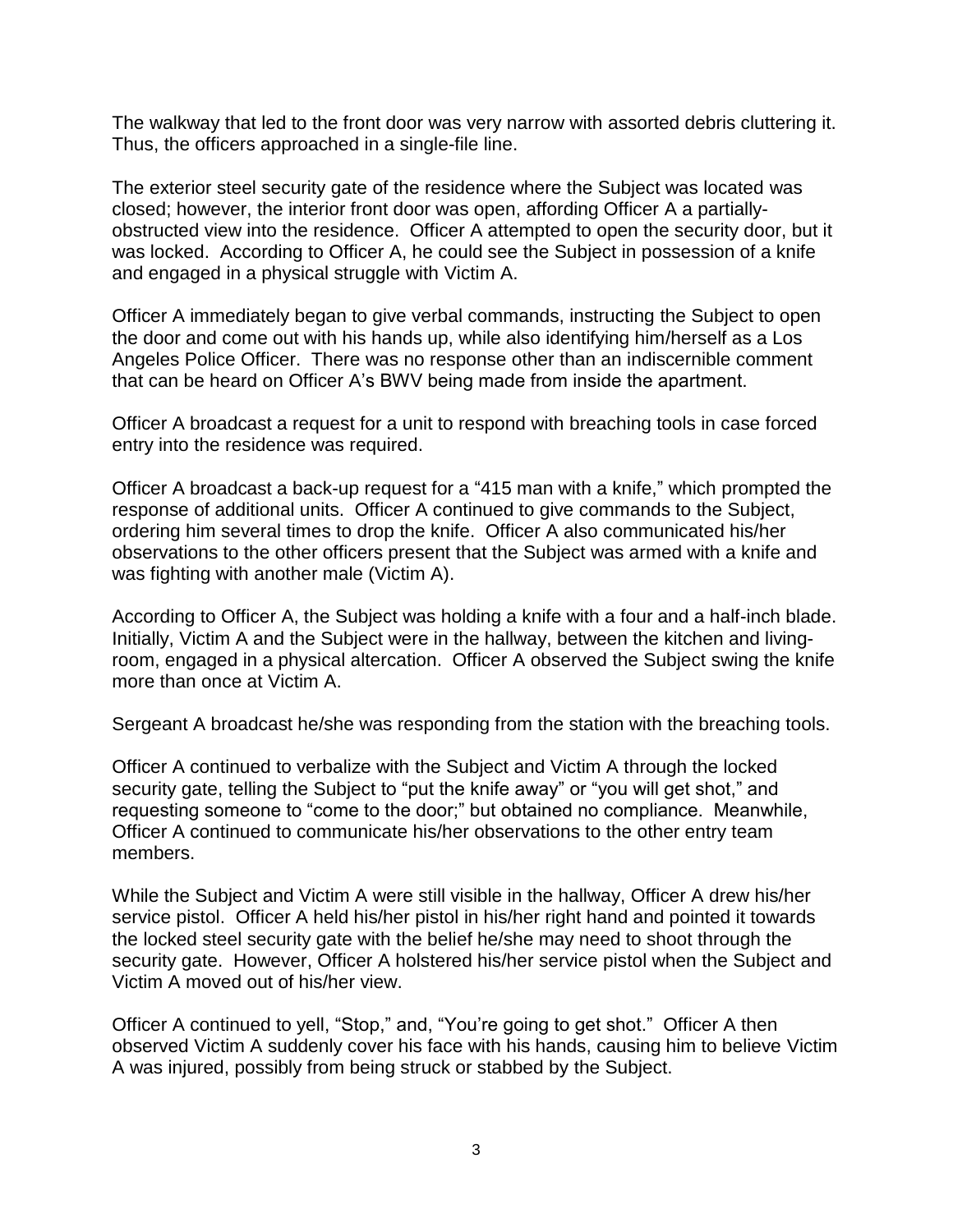Victim A and the Subject then moved out of Officer A's view. The officers discussed what options they had available to enter the location and searched for additional entry points into the residence; however, none were located. The officers discussed the availability and use of less-lethal options. Although out of view, Victim A could be heard speaking, attempting to calm the Subject down. Despite not having a view of the Subject and Victim A, Officer A continued to give orders to the Subject, telling him to drop the knife and to come out with his hands up. At one point, Officer A requested any occupant of the apartment to unlock/open the security gate.

Subsequently, Victim A approached the front door and unlocked/opened it. Officer A immediately asked him to come out; however, Victim A immediately began to walk back toward the hallway and living-room area. Officer A knew the Subject was in possession of a knife/knives and had been involved in a physical altercation with Victim A, which led Officer A to believe the situation could escalate the use of lethal force. Officer A then un-holstered his/her service pistol a second time.

As Officer A held the security gate open, he/she told Officer D to pass the beanbag shotgun to Officer B, who was directly to his/her left. Officer A indicated that he/she wanted Officer B to be the designated less-lethal operator, due to Officer B being the second officer in the entry team behind Officer A. Officer B holstered his/her service pistol and armed him/herself with the less-lethal beanbag shotgun.

Officer A was cognizant of the Subject's violent demeanor and could see from his/her position that there were two additional people in the apartment that the Subject had access to. Officer A decided to make entry into the apartment. Officer A advised the other officers of the presence of the additional occupants, instructed Officer B that he/she would be designated to use the beanbag shotgun, and provided a use of force verbal warning, saying, "You're going to get shot with the beanbag and it's going to hurt, if you don't drop the knife!" This was done as Officer A maintained a position at the threshold of the front door frame for approximately 20 seconds before initiating entry.

As the officers made entry into the apartment, Sergeant B arrived at the walkway and took up the final position on the entry team. Sergeant B verified that the officers were beanbag shotgun and TASER equipped and stated that he/she would assume responsibility for communications.

Officer A walked first into the apartment, followed by Officer B. Officer A cleared the kitchen area and continued to clear the hallway of the apartment. Officers A and B took up positions at the door leading to the living room area (Officer B was standing approximately one to two feet away from Officer A). A small child-gate, approximately two feet high, was placed across the doorway, partially blocking the entrance into the living room.

Officer D took a position behind Officer B. Officer E positioned him/herself near the doorway of the living room, and Officers C and F were behind Officer E. Due to the confined space, Officer G and Sergeant B remained in the kitchen. Sergeant B's view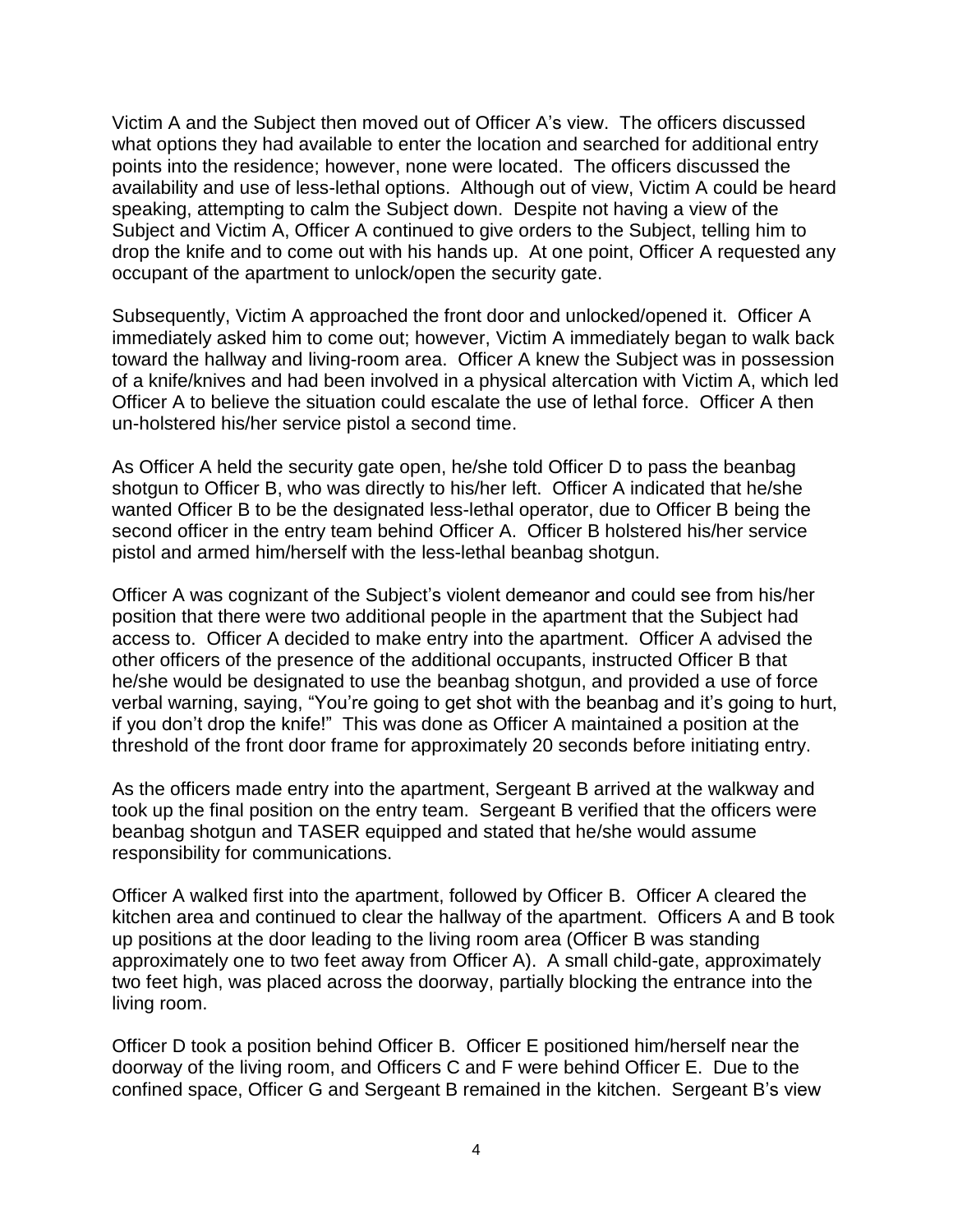into the living room was largely obstructed by the presence of the officers positioned in front of him/her.

The Subject and Victim A were standing near the center of the living room, facing each other. Victim A had his back to the officers and the Subject's entire front torso was visible to Officer A. Victim A was standing approximately three to four feet away from the Subject, and Witness A was seated on a living room couch, three to four feet away from the Subject. According to Officer A, the Subject was holding a six-inch screwdriver in his left hand and a knife in his right hand. The Subject had both hands down in front of his waist area, and Victim A was making hand motions, bringing his open hands down toward the Subject's hands, as if he was trying to calm him down.

Officers A and B yelled to the Subject to "drop the knife," and "drop the screwdriver." As Officer A took up his/her position on the living-room door frame, he/she extended his pistol out in his right hand, initially with a one-handed grip, then transitioned to a twohanded grip. Meanwhile, Officer B transitioned his/her beanbag shotgun from a lowready position to on-target, as he/she yelled commands at the Subject.

As the officers gave the Subject commands, Victim A approached the Subject and appeared to reach out with his hands in an attempt to grab the Subject's right wrist. The Subject immediately pulled his right arm up and away from Victim A. Victim A appeared to take a hold of the Subject's right and left wrists with his left and right hands, respectively. The Subject then began to struggle with Victim A, and as the struggle intensified, Victim A pushed the Subject backward and down against a couch located in the area of the living room. Victim A appeared to grip the Subject's wrists as they continue to struggle.

After approximately six seconds and while Victim A was still holding on to the Subject's wrists, the Subject pushed him away and got back up into a standing position.

The Subject then began pushing Victim A, causing him to take a few steps backwards; meanwhile maintaining a hold of the Subject's wrists. Victim A then broke away from the Subject and assumed a defensive stance by slightly blading his body towards the Subject, lowering his upper torso and placing both arms out in front of him in a guarding position. At the same time, the Subject took a step back (south away from Victim A) while he continued to hold his hands in front of his torso with a knife in his right hand and a screwdriver in his left hand.

Simultaneously, as the above struggle occurred, Officers A and B continued to direct the Subject to drop the knife and screwdriver. In addition, they instructed Victim A to back up out of the way.

With Victim A separated briefly from the Subject, Officers A and B saw an opportunity to discharge the beanbag shotgun at the Subject.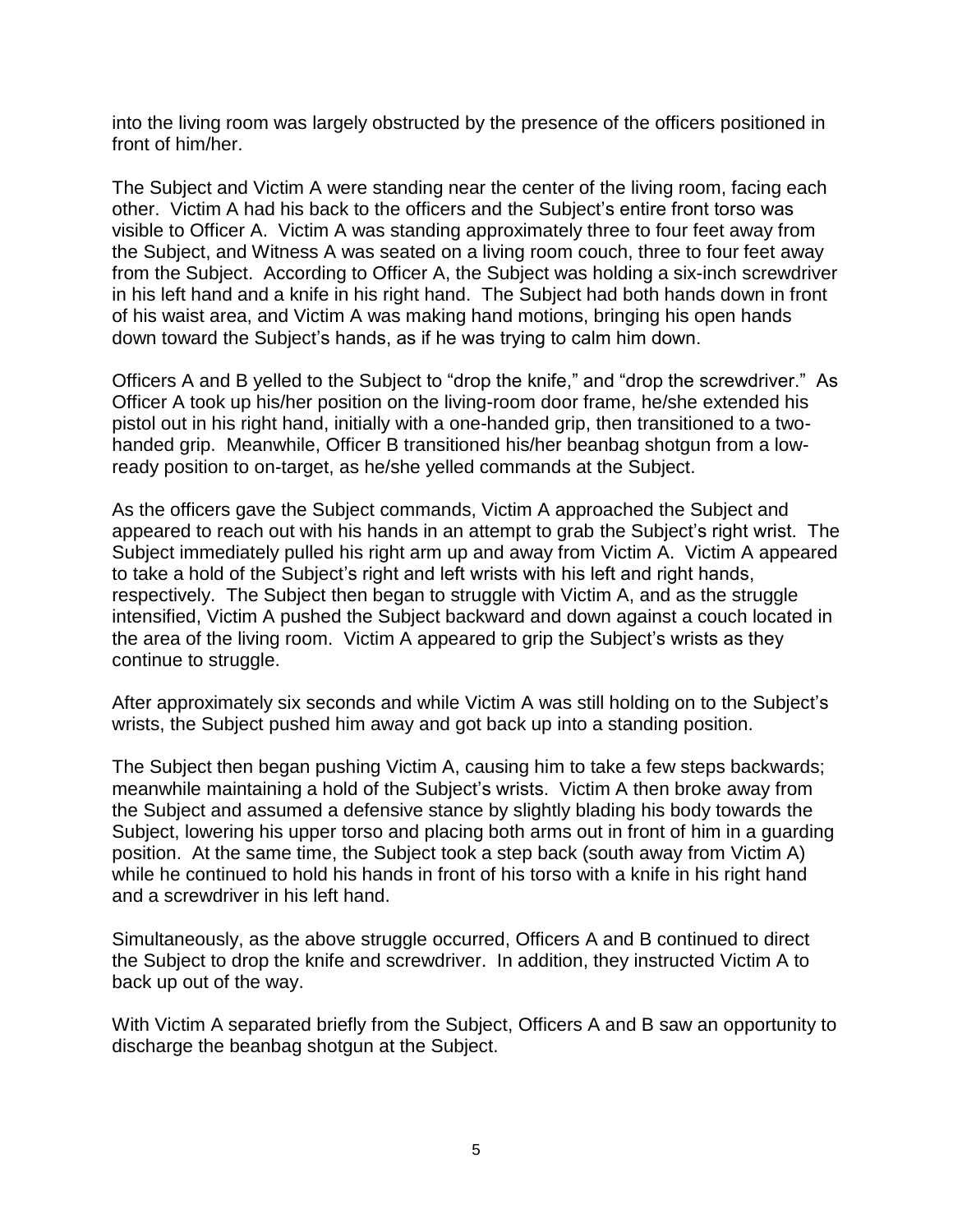Officer A began to yell "shoot him, shoot him again, shoot him again." Officer B fired his/her beanbag shotgun a total of five times. These rounds impacted the Subject, causing him to stagger backwards toward the couch on the side of the living room. The beanbag rounds appeared to have only a momentary effect on the Subject, however. By the time Officer B discharged his/her fifth beanbag round, the Subject appeared to have recovered from the impacts and began to rapidly advance toward Victim A.

As the Subject advanced on Victim A, he was moving the knife and screwdriver in a slashing crisscross motion with his arms in front of him. As the Subject came to within a few feet of Victim A, Officer A believed Victim A was at risk of being stabbed.

As the Subject advanced towards him, Victim A maintained a defensive posture, with both hands up in front of his body.

Officer A extended his/her arms to a two-handed shooting stance and fired one round from an approximate distance of eight to 10 feet, aiming at the Subject's upper left shoulder area.

Officer A assessed and noticed the round had no effect as the Subject continued his advance toward Victim A. Officer A maintained the same shooting stance and grip on his/her service pistol as he/she fired a second round at the Subject's upper left torso area.

Officer A again assessed and observed the Subject fall to the ground, negating the need to discharge additional rounds. Officer A was aware that Witness A was on the couch, and Victim A was directly in front of the Subject. Officer A was aware of his/her background and consciously stepped forward into the threshold of the living room prior to discharging his/her service pistol to minimize background concerns.

Officer A's BWV depicts him/her holding his/her pistol with both arms extended before and during the OIS. The Subject stated that he was shot by eight police officers, that the officers fired approximately six rounds each, and that he was struck all over his body including, on the spine, armpits, and right hand. The investigation revealed that Officer B fired five beanbag rounds and Officer A fired two rounds from his/her service pistol. There was no evidence indicative of other officers discharging their pistols.

Officer A attempted to broadcast "Officer Needs Help, Shots Fired" on the Hollenbeck base frequency. However, a review of the frequency established the broadcast was broken and unintelligible.

Immediately after the Subject collapsed to the ground, Victim A bent forward and covered the Subject with his own body while at the same time, he grabbed his arms. At that moment, his intent was to protect the Subject from getting shot further.

Officers A and B advanced into the living room. The Subject was laying on his back and still grasped the screwdriver in his left hand. Officer A holstered his/her pistol, then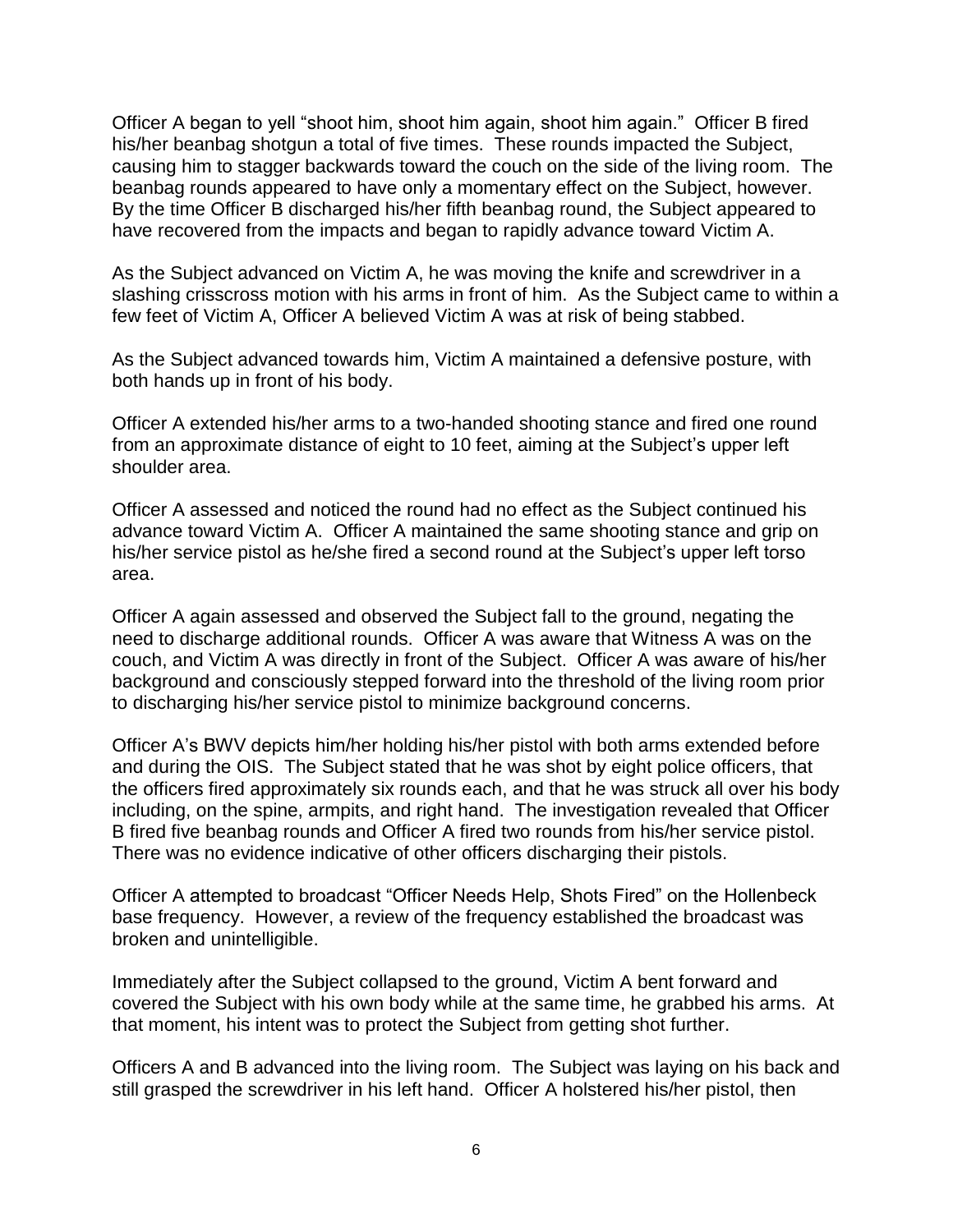approached the Subject, grabbed his right hand, and pulled the screwdriver away from him. The Subject continued to grasp the weapon until it was removed by Officer A. Officer E entered through the living room door, grabbed the Subject's right wrist, and with the assistance of Officer C rolled the Subject onto his stomach. The Subject resisted by tensing his arms and not allowing the officers to move his arms behind his back. Officer F utilized bodyweight with his/her knees and grabbed the Subject's left arm and wrist. Officer E utilized his/her knees as bodyweight to the upper right back to control the Subject's movement. Officer H completed the handcuffing process.

As the Subject was rolled onto his stomach, a knife with a four-inch blade was observed underneath the suspect. Officer D recovered the knife and subsequently handed it over to Officer F, who subsequently transported it back to the station.

Numerous other officers responded to the scene. They held the external perimeter of the location during the OIS.

The following officers un-holstered their pistols during the incident:

Officer D drew his/her pistol after he/she gave the beanbag to Officer B and held it at a low- ready position. He/she did not fire his/her pistol due to his field of fire being blocked by the living-room wall. Officer D holstered his/her pistol after the OIS and prior to approaching the Subject.

Officer C drew his/her pistol while standing outside the apartment prior to making entry. He/she observed the Subject stabbing at the bathroom window with what he/she described as a "sharp object." Due to the Subject being armed with a stabbing weapon, Officer C unholstered his/her pistol. Officer C did not fire at the Subject because he/she lacked a clear shot. Officer C holstered his/her pistol after the OIS occurred.

Officer E, while standing outside the apartment, observed that the Subject was armed. He/she un-holstered his/her pistol and holstered it after the OIS and after the Subject was disarmed.

Officer F drew his/her pistol while standing outside the apartment, due the Subject being armed with a knife and fighting with his father. He/she holstered his/her pistol after the OIS and prior to assisting taking the Subject into custody.

Officer G drew his/her pistol to cover the exterior windows of the apartment and holstered it after the windows were cleared.

Officer H drew his/her pistol during his approach to the apartment and holstered it after the OIS had occurred.

Officer J deployed his/her Police Rifle upon arrival at the location, due to radio broadcasts indicating that the Subject was armed and that units were forcing entry into the location. Officer J assisted in the clearing of the apartment.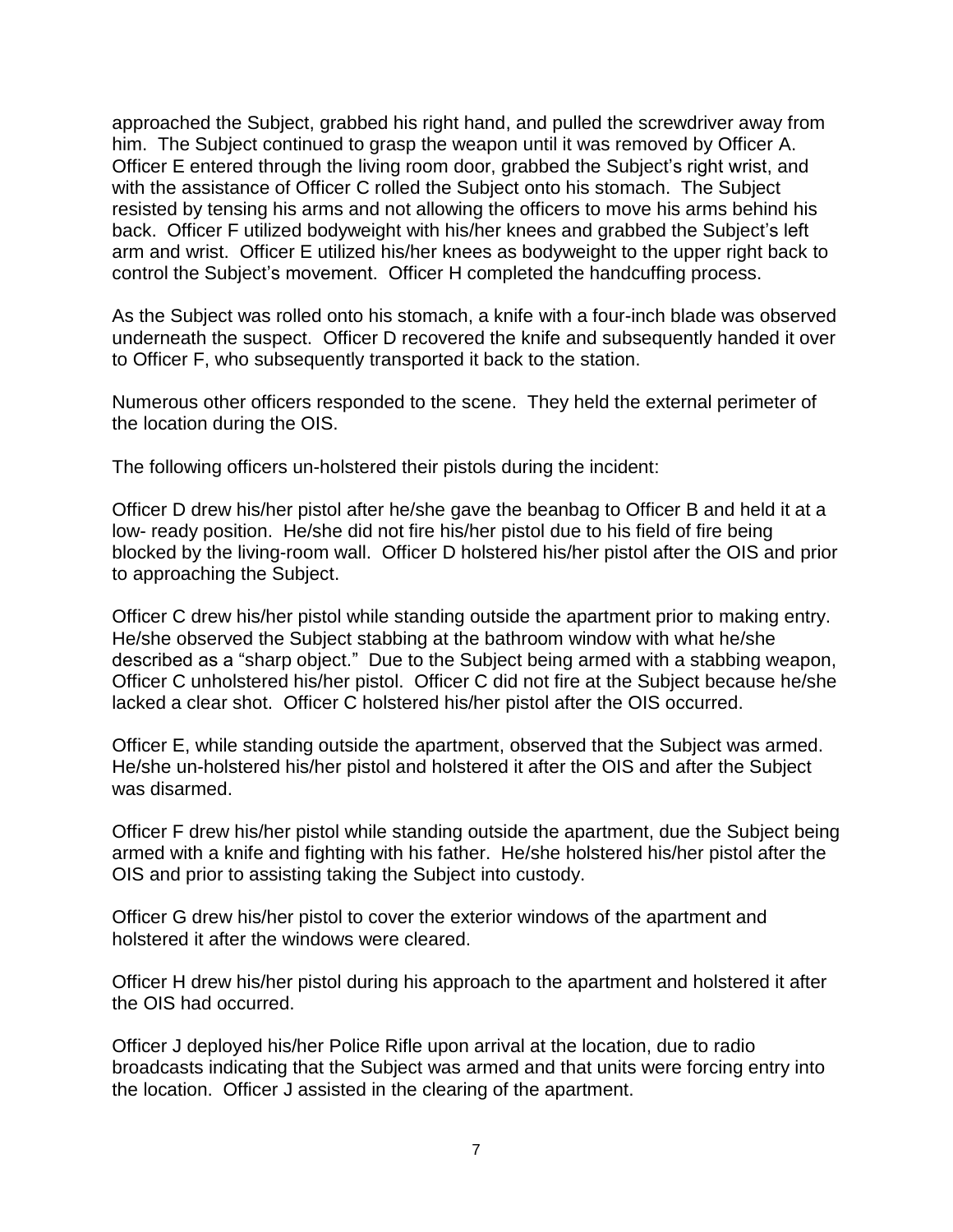Officer K deployed his/her Police Rifle upon arrival due to the comments of the radio broadcast. Officer K positioned him/herself on the rooftop of across the street for a better vantage point of the Subject's apartment. After the OIS, he/she came off the rooftop and secured the rifle in his/her police vehicle.

Sergeant A broadcast his/her status and location (Code Six). He/she walked inside the apartment and was advised that Officer A was involved in the OIS. Sergeant A immediately separated Officer A and obtained a Public Safety Statement (PSS) from him/her. Information from the PSS was then broadcast over the radio by Sergeant A.

Sergeant B broadcast that the incident had been resolved (Code 4) and that the Subject was in custody.

Real-Time Analysis Response (RACR) Division was notified of the Categorical Use of Force.

FID investigators reviewed all documents and circumstances surrounding the separation, monitoring and the admonition not to discuss the incident to officers prior to being interviewed by FID investigators. All protocols were followed and appropriately documented.

### **Los Angeles Board of Police Commissioners' Findings**

The BOPC reviews each Categorical Use of Force incident based upon the totality of the circumstances, namely all of the facts, evidence, statements and all other pertinent material relating to the particular incident. In every case, the BOPC makes specific findings in three areas: Tactics of the involved officer(s); Drawing/Exhibiting of a firearm by any involved officer(s); and the Use of Force by any involved officer(s). Based on the BOPC's review of the instant case, the BOPC made the following findings:

# **A. Tactics**

The BOPC found Officers A, B, C, D, E, and F's, tactics to warrant a Tactical Debrief. The BOPC found Sergeant B's tactics to warrant Administrative Disapproval.

#### **B. Drawing and Exhibiting**

The BOPC found Officers A, B, C, D, E, and F's drawing and exhibiting of a firearm to be In Policy.

#### **C. Non-Lethal Use of Force**

The BOPC found Officers A, C, D, E, and F's non-lethal use of force to be In Policy.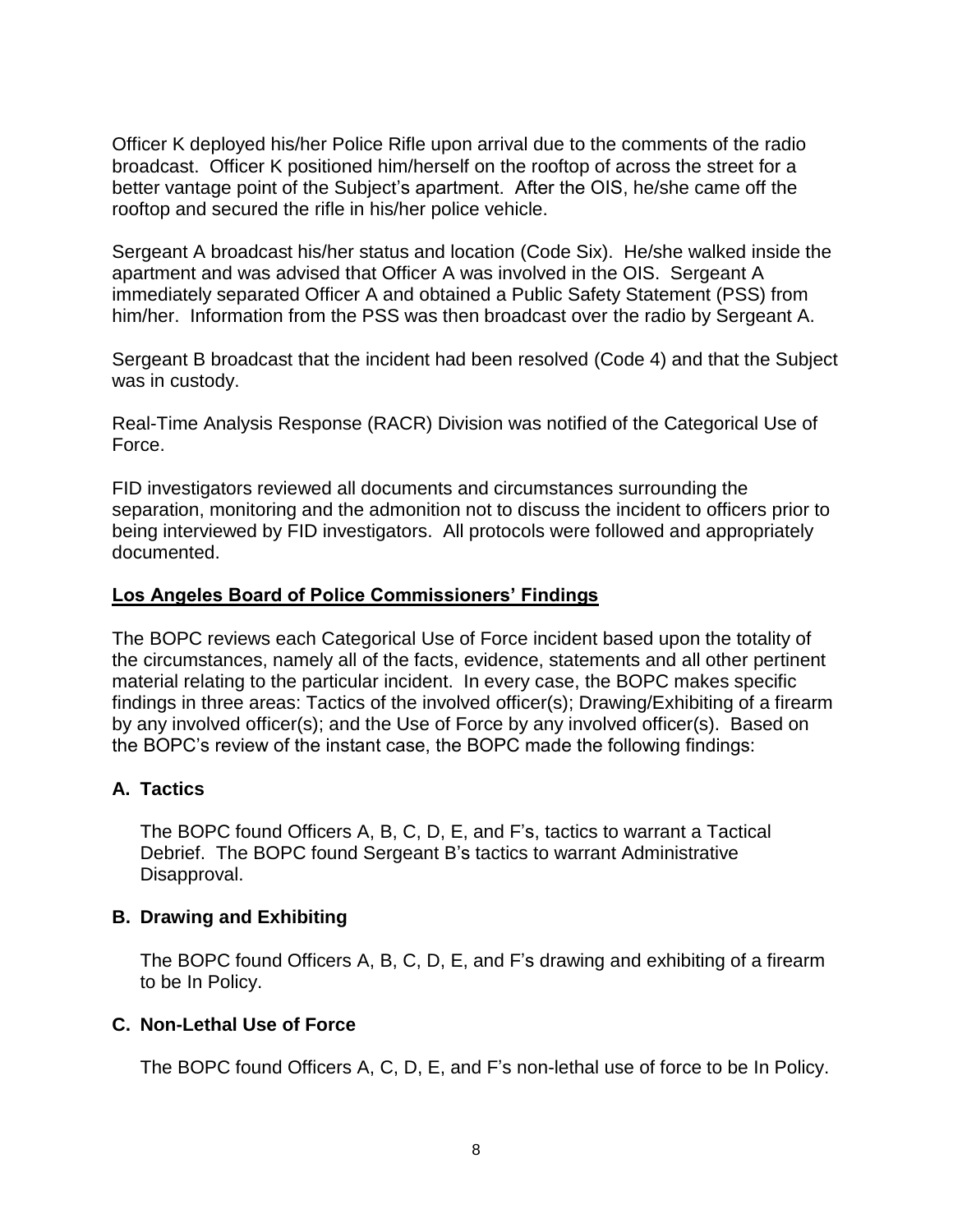# **D. Less-Lethal Use of Force**

The BOPC found Officer B's less-lethal use of force to be In Policy.

### **E. Lethal Use of Force**

The BOPC found Officers A's lethal use of force to be In Policy.

## **Basis for Findings**

In making its decision in this matter, the Commission is mindful that every "use of force by members of law enforcement is a matter of critical concern both to the public and the law enforcement community. It is recognized that some individuals will not comply with the law or submit to control unless compelled to do so by the use of force; therefore, law enforcement officers are sometimes called upon to use force in the performance of their duties. It is also recognized that members of law enforcement derive their authority from the public and therefore must be ever mindful that they are not only the guardians, but also the servants of the public. The Department's guiding value when using force shall be reverence for human life. Officers shall attempt to control an incident by using time, distance, communications, and available resources in an effort to de-escalate the situation, whenever it is safe and reasonable to do so. When warranted, Department personnel may objectively use reasonable force to carry out their duties. Officers who use unreasonable force degrade the confidence of the community we serve, expose the Department and fellow officers to legal and physical hazards, and violate the rights of individuals upon whom unreasonable force is used. Conversely, officers who fail to use force when warranted may endanger themselves, the community and fellow officers." (Use of Force Policy, Los Angeles Police Department Manual.)

The Commission is cognizant of the legal framework that exists in evaluating use of force cases, including the United States Supreme Court decision in Graham v. Connor, 490 U.S. 386 (1989), that:

"The reasonableness of a particular use of force must be judged from the perspective of a reasonable officer on the scene, rather than with the 20/20 vision of hindsight. The calculus of reasonableness must embody allowance for the fact that police officers are often forced to make split-second judgments – in circumstances that are tense, uncertain and rapidly evolving – about the amount of force that is necessary in a particular situation."

The Commission is further mindful that it must evaluate the actions in this case in accordance with existing Department policies. Relevant to our review are Department policies that relate to the use of force:

Law enforcement officers are authorized to use deadly force to: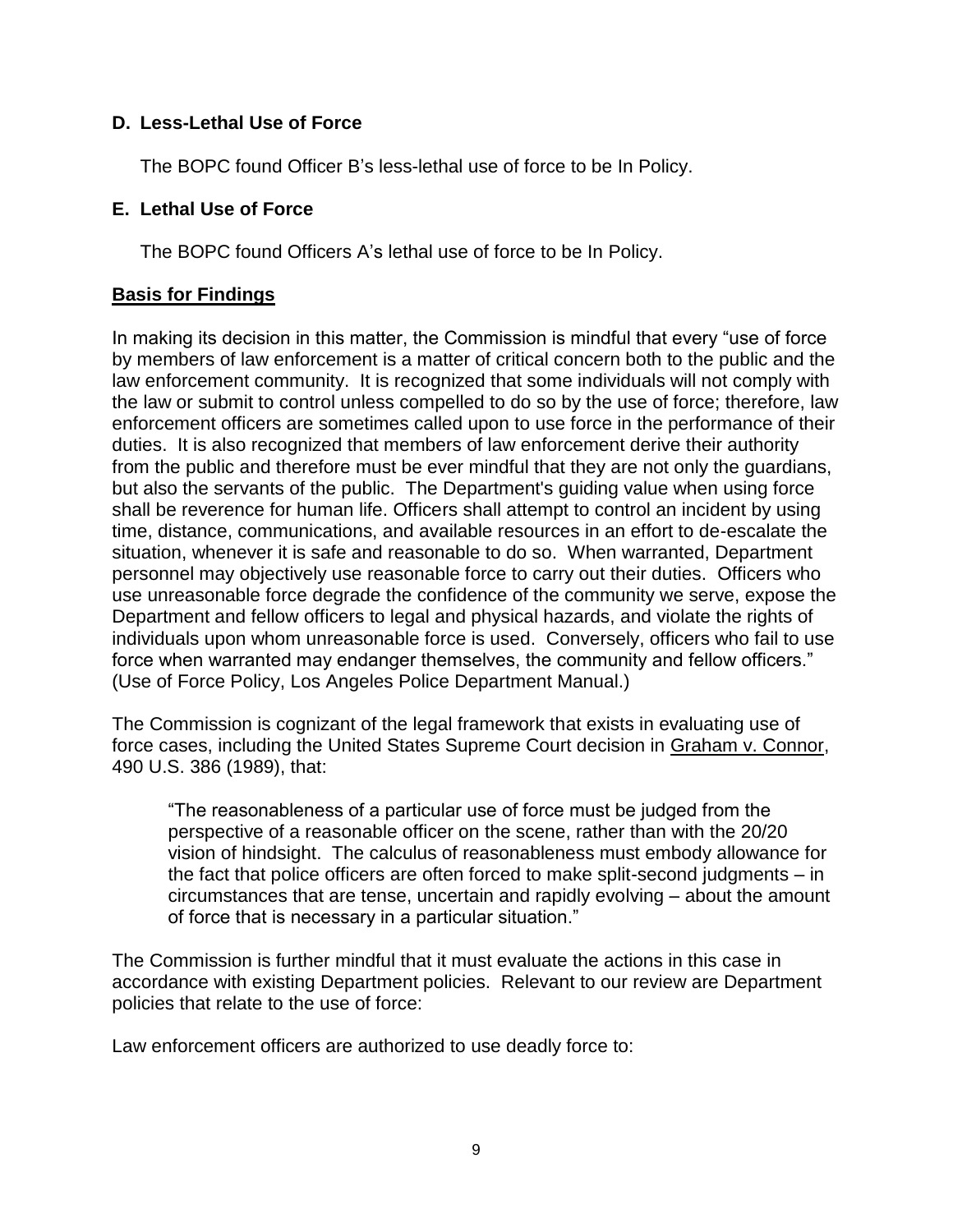- Protect themselves or others from what is reasonably believed to be an imminent threat of death or serious bodily injury; or
- Prevent a crime where a suspect's actions place person(s) in imminent jeopardy of death or serious bodily injury; or
- Prevent the escape of a violent fleeing felon when there is probable cause to believe the escape will pose a significant threat of death or serious bodily injury to the officer or others if apprehension is delayed. In this circumstance, officers shall to the extent practical, avoid using deadly force that might subject innocent bystanders or hostages to possible death or injury.

The reasonableness of an Officer's use of deadly force includes consideration of the officer's tactical conduct and decisions leading up to the use of deadly force. (Use of Force Policy, Los Angeles Police Department Manual.)

An officer's decision to draw or exhibit a firearm should be based on the tactical situation and the officer's reasonable belief that there is a substantial risk that the situation may escalate to the point where deadly force may be justified. (Los Angeles Police Department Manual.)

Tactical de-escalation involves the use of techniques to reduce the intensity of an encounter with a subject and enable an officer to have additional options to gain voluntary compliance or mitigate the need to use a higher level of force while maintaining control of the situation. Tactical de-escalation does not require that an officer compromise his or her safety or increase the risk of physical harm to the public. De-escalation techniques should only be used when it is safe and prudent to do so. (Tactical De-Escalation Techniques, October 2016.)

# **A. Tactics**

• In its analysis of this incident, the BOPC identified the following tactical considerations:

# **1. Non-Conflicting Simultaneous Commands**

The investigation revealed that multiple officers gave simultaneous commands to the Subject during the incident. Although the commands were non-conflicting, the officers were reminded that simultaneous commands can sometimes lead to confusion and non-compliance by the suspect.

# **2. Beanbag Shotgun Manipulations**

The investigation revealed that Officer D disengaged the safety of the beanbag shotgun prior to intending to shoot. Additionally, Officer B obtained the beanbag shotgun from Officer D and did not verify the condition of the weapon. The officers were reminded of the importance of proper beanbag shotgun manipulations during tactical situations.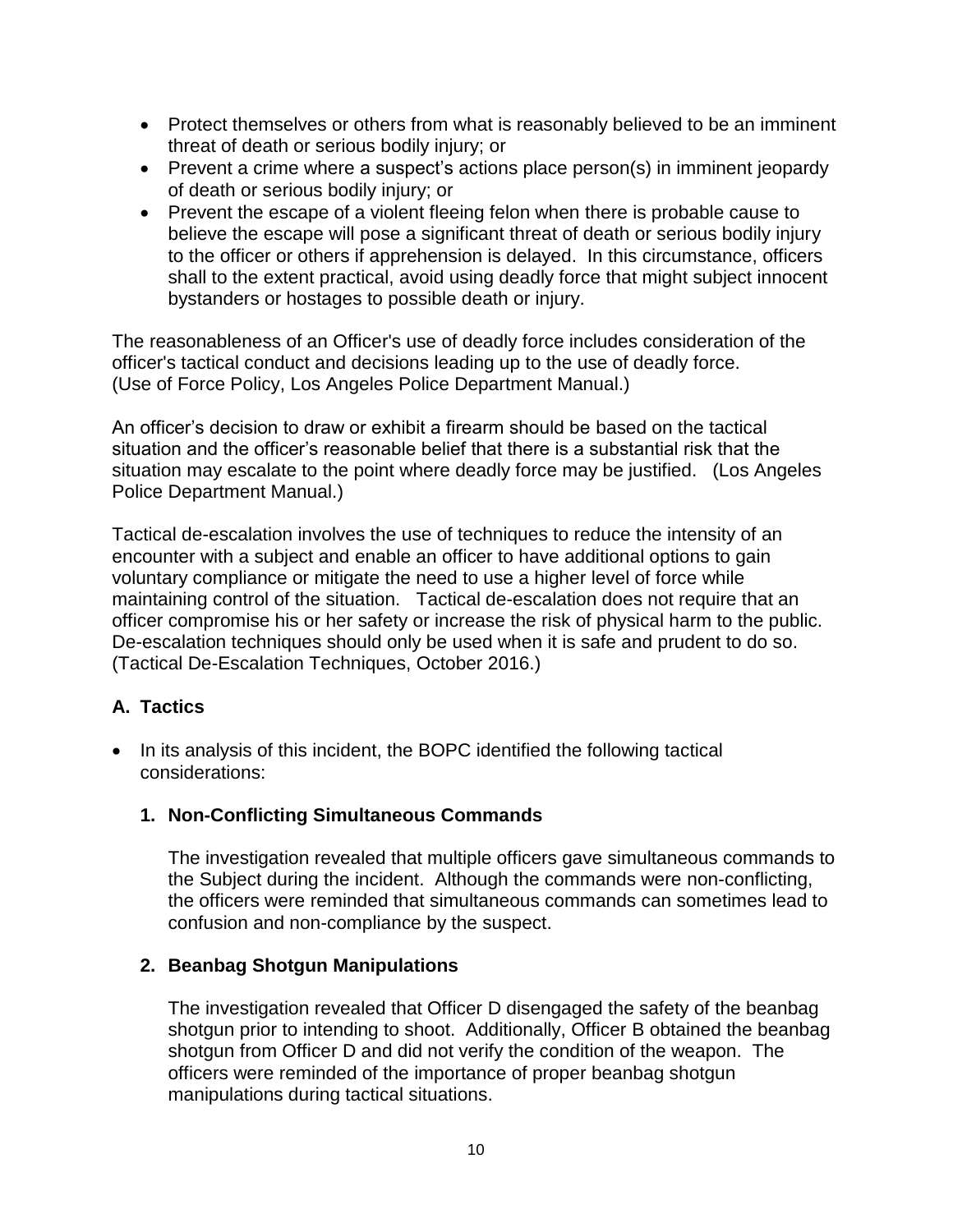### **3. Maintaining Control of Equipment**

The investigation revealed that Officer B threw the beanbag shotgun on the ground while transitioning to his service pistol rather than utilizing the sling on the beanbag shotgun. Officer B was reminded of the importance of maintaining control of equipment prior to transitioning to other force options.

These topics were to be discussed at the Tactical Debrief.

#### • **Command and Control**

Sergeant B was the first supervisor to arrive on scene and did not take an active leadership role during the incident. It is incumbent upon supervisors at the scene of a critical incident to demonstrate and exercise supervision that is consistent with Department supervisory and tactical training.

The BOPC noted that Sergeant B did not take an active leadership role by meeting with the primary unit, providing oversight for the tactical operation, or providing direction to the officers during the non-lethal use of force.

Sergeant B arrived prior to the officers making entry into the location, and he/she waited approximately three and a half minutes before he/she made contact with the primary unit. As he/she approached the entrance to the residence, the primary unit had already formulated a tactical plan and the officers were making entry into the location. Sergeant B observed an officer outside of the location about to make entry and asked if any officers were designated as less-lethal officers. It was at this point that Sergeant B designated him/herself as the communications officer. After the OIS, Sergeant B stepped out of the residence and broadcast the "Help Call" before stepping back in and monitoring the officers as they took the Subject into custody.

The BOPC was critical of Sergeant B's lack of command and control during this incident and concluded that he/she did not demonstrate the level of control or supervision expected of a field supervisor.

As a result, the BOPC determined that Sergeant B's lack of supervisory oversight during this incident substantially and unjustifiably deviated from approved Department supervisory training, and thus warranted a Tactics finding of Administrative Disapproval.

The BOPC found that the topic of Command and Control, and expectations of supervisors during critical incidents, should be specifically addressed with Sergeant B during the Tactical Debrief.

Sergeant A responded to the scene and obtained a PSS from Officer A. Sergeant A did not direct Officer A to turn off his BWV prior to obtaining the PSS. The actions of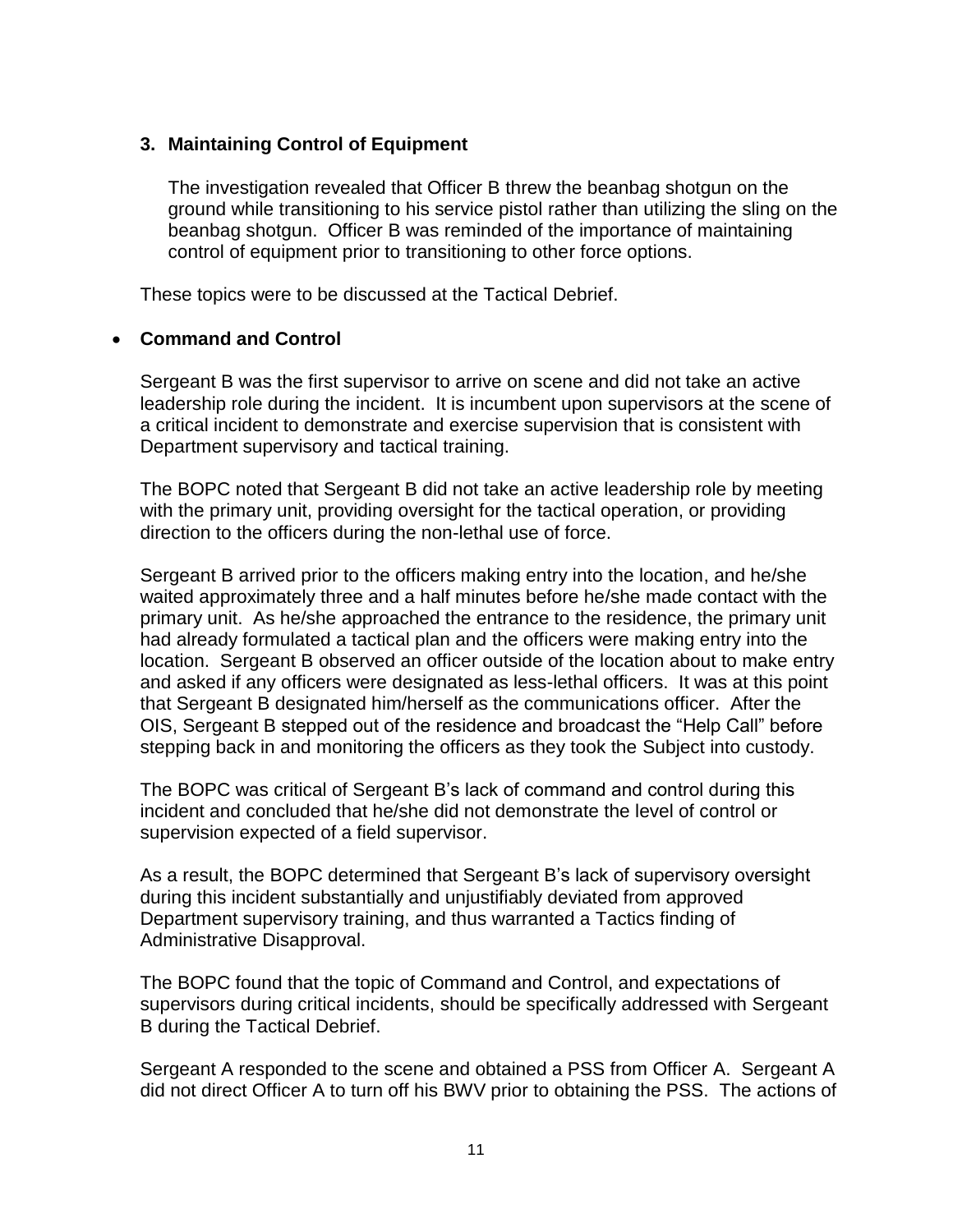this supervisor were otherwise consistent with Department supervisory training and met the BOPC's expectations of a field supervisor during a critical incident.

• The evaluation of tactics requires that consideration be given to the fact that officers are forced to make split-second decisions under very stressful and dynamic circumstances. Tactics are conceptual and intended to be flexible and incident specific, which requires that each incident be looked at objectively and the tactics be evaluated based on the totality of the circumstances.

In conducting an objective assessment of this case, the BOPC determined that the tactics utilized by Sergeant B substantially and unjustifiably deviated from approved Department tactical training, thus requiring a finding of Administrative Disapproval.

Additionally, the BOPC found that the tactics utilized by Officers A, B, C, D, E, and F did not substantially deviate from approved Department tactical training, warranting a finding of Tactical Debrief.

#### **B. Drawing and Exhibiting**

• According to Officer A, he/she drew his/her service pistol while waiting for breaching tools because he/she believed that the Subject's actions would necessitate the use of deadly force.

According to Officer A, he/she drew his/her service pistol when he made entry into the apartment because he/she believed the situation could escalate to one involving the use of deadly force.

• According to Officer B, he/she drew his service pistol while approaching the front door to the residence.

According to Officer B, he/she drew his service pistol after dropping the beanbag shotgun because he/she believed the situation had been elevated to one involving deadly force.

- According to Officer C, he/she drew his/her service pistol while standing outside the residence because he/she believed the tactical situation could lead to one involving the use of deadly force.
- According to Officer D, he/she drew his/her service pistol after giving the beanbag shotgun to Officer B because the Subject had a knife.
- According to Officer E, he/she drew his/her service pistol while stacked outside the residence because he/she believed the situation could rise to one involving the use of deadly force.
- According to Officer F, he/she drew his/her service pistol because he/she believed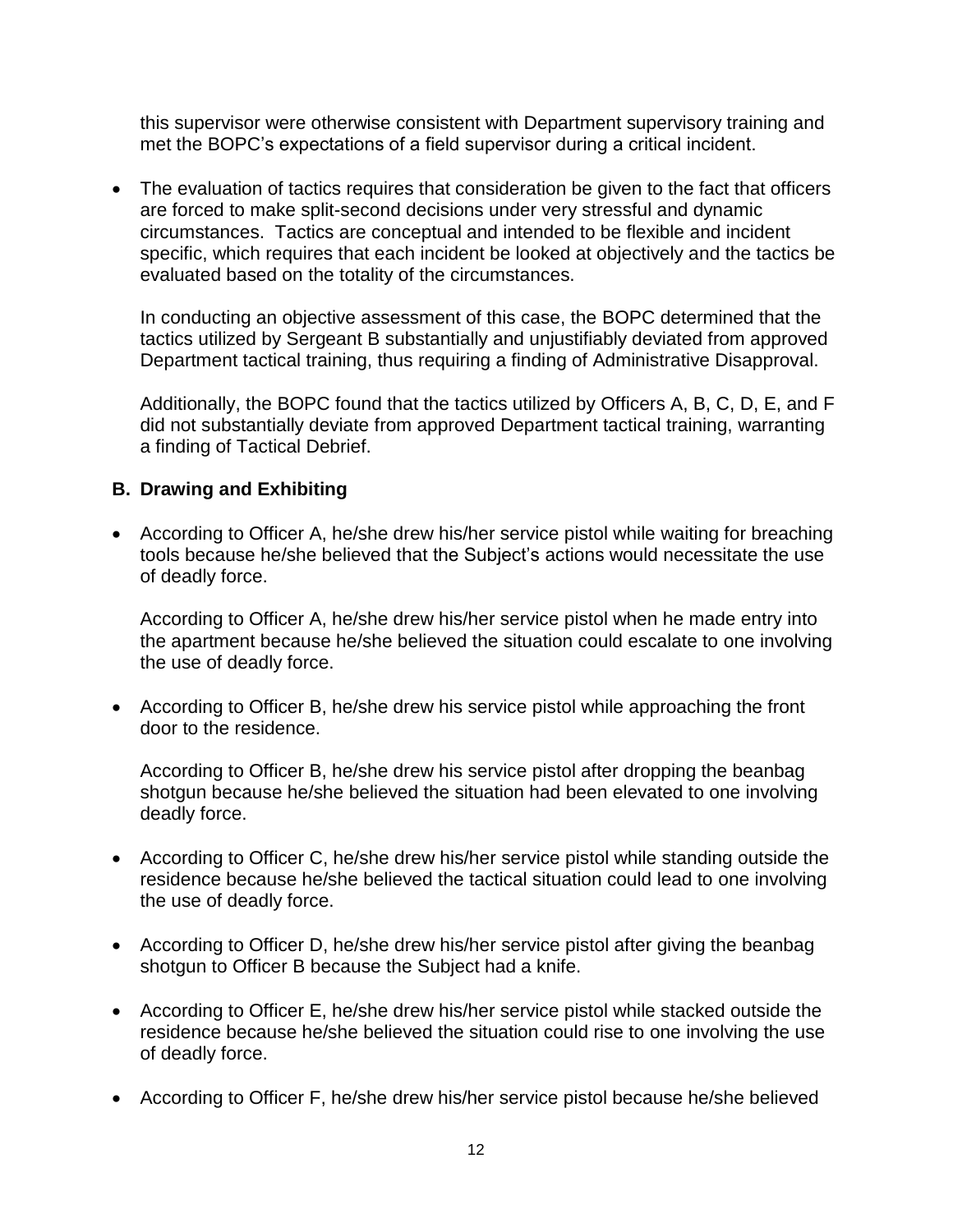the situation had been elevated to a situation involving the use of deadly force.

• Based on the totality of the circumstances, the BOPC determined that an officer with similar training and experience as Officers A, B, C, D, E, and F while faced with similar circumstances, would reasonably believe that there was a substantial risk the situation may escalate to the point where deadly force may be justified.

Therefore, the BOPC found Officers A, B, C, D, E, and F's drawing and exhibiting of a firearm to be In Policy.

### **C. Non-Lethal Use of Force**

### • **Officer A – Firm grip and physical force**

According to Officer A, after the Subject fell to the ground, he was still in possession of the screwdriver. Officer A holstered his/her service pistol, approached the Subject, and used a firm grip and physical force to remove the screwdriver from his left hand.

### • **Officer E – Bodyweight, firm grip, and physical force**

According to Officer E, as he/she approached the Subject to assist with taking him into custody, the Subject attempted to push himself up off the ground. Officer E used bodyweight to maintain control of the Subject.

Officer E grabbed the Subject by his right wrist and used physical force to roll the Subject towards his/her left side. After rolling the Subject to his left side, Officer E used a firm grip and physical force to control the Subject's left arm to place it behind his back for handcuffing.

The investigation revealed that Officer I did not apply force or overcome resistance from the Subject. Officer I's application of handcuffs while Officer E maintained control of the Subject's arm did not constitute an application of force. Officer I, therefore, did not receive findings for non-lethal use of force.

# • **Officer F – Bodyweight, firm grips, and physical force**

According to Officer F, he/she approached the Subject and used bodyweight to control him. Officer F grabbed the Subject's left wrist and brought his hand behind his back for handcuffing.

#### • **Officer C – Firm grip and physical force**

According to Officer C, he/she observed the Subject resisting the officers who were attempting to take him into custody. Officer C grabbed the Subject's left wrist and used physical force to pull his arm backwards for handcuffing.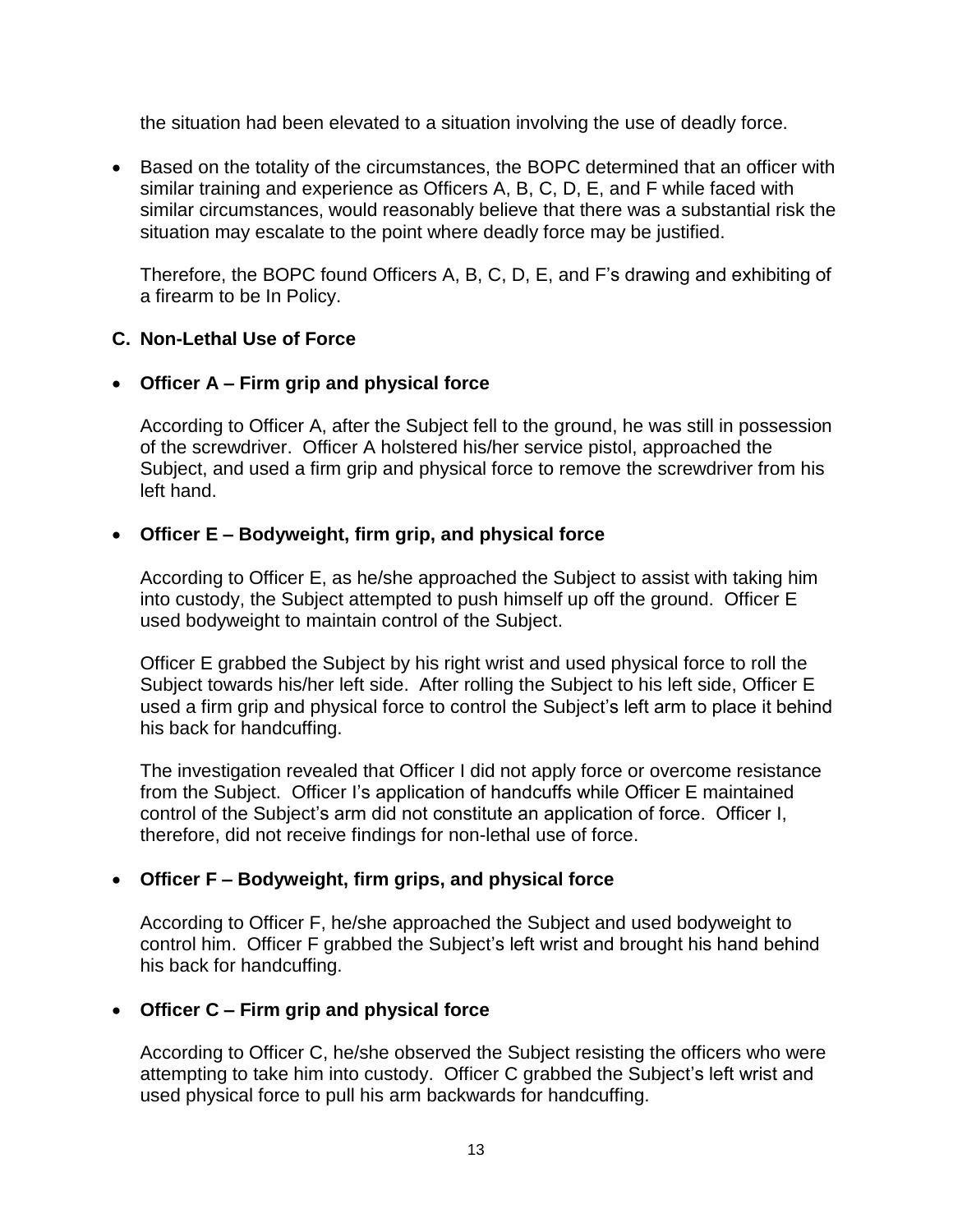# • **Officer D – Firm grips and physical force**

According to Officer D, he/she approached the Subject, grabbed his leg and flipped him over.

Based upon the totality of the circumstances, the BOPC determined that an officer with similar training and experience as Officers A, C, E, F and D, while faced with similar circumstances, would believe that the same applications of non-lethal force would be reasonable to overcome the Subject's resistance.

Therefore, the BOPC found Officers A, C, D, E, and F's non-lethal use of force to be In Policy.

### **D. Less-Lethal Use of Force**

### • **Officer B – Beanbag Shotgun, five beanbag sock rounds**

According to Officer B, he/she observed Victim A grabbing the Subject's wrists, struggling with him, and trying to get him to drop the knives. When Victim A moved away from him, the Subject walked toward him while holding the knives. Officer B immediately fired what he/she thought to be four shots from the beanbag shotgun.

Based on the totality of the circumstances, the BOPC determined that an officer with similar training and experience as Officer B, while faced with similar circumstances, would believe that the same applications of less-lethal force would be reasonable to protect themselves and others from the Subject's violent actions and effect his arrest.

Therefore, the BOPC found Officer B's less-lethal use of force to be objectively reasonable and In Policy.

#### **E. Lethal Use of Force**

#### • **Officer A – pistol, two rounds**

According to Officer A, after Officer B fired the beanbag shotgun at the Subject, it had no effect, and the Subject kept his forward aggression attack going. Officer A fired one round from his/her service pistol at the Subject because he/she feared that Victim A was in immediate danger of being stabbed. Officer A conducted an assessment and determined that his/her first round seemed to have no effect. Officer A then fired a second round from his/her service pistol at the Subject, who fell to the ground.

Based on the totality of the circumstances, the BOPC determined that an officer with similar training and experience as Officer A would reasonably believe the Subject's